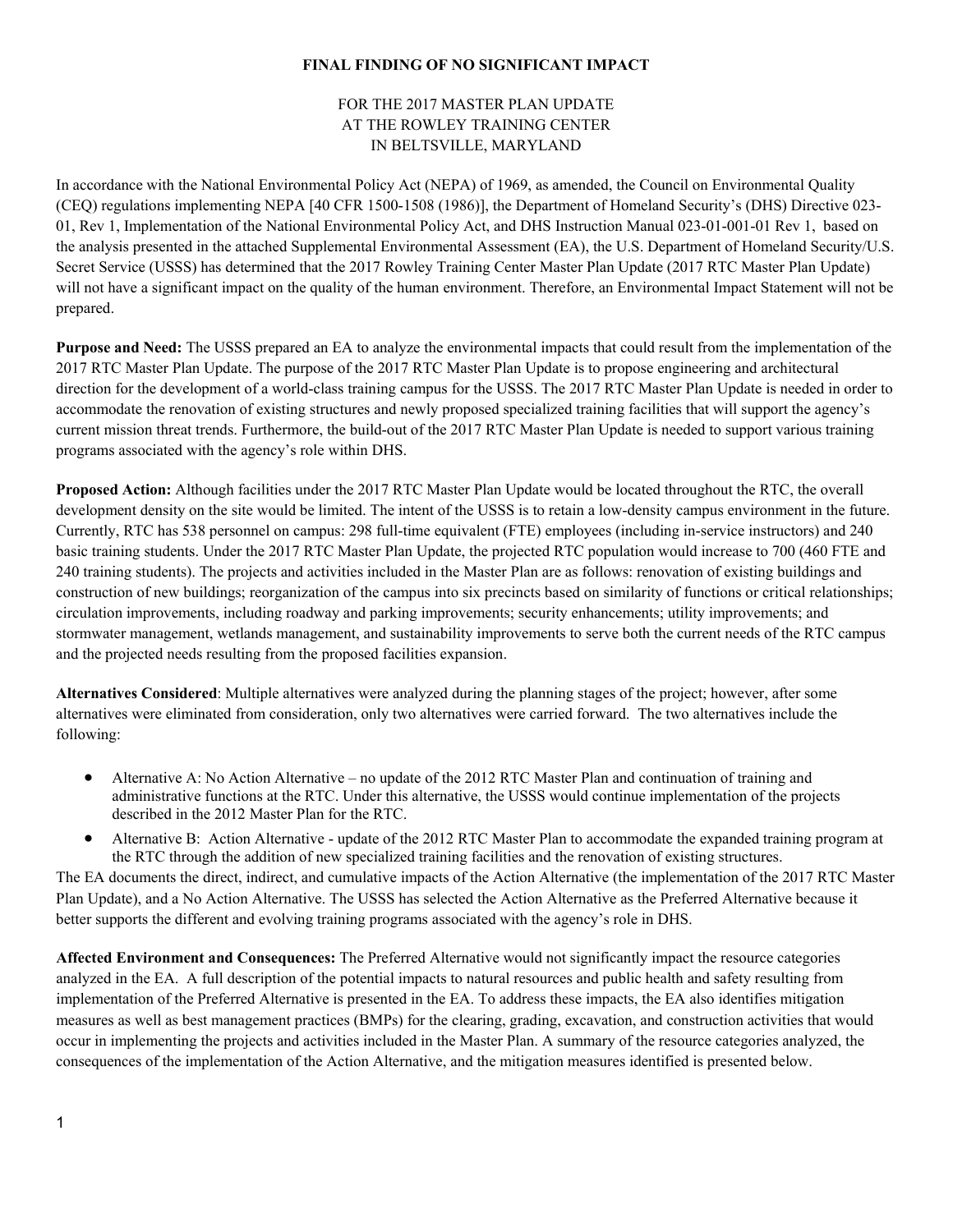## **Table 1: Environmental Consequences and Mitigation of Preferred Alternative**

| <b>Impact Topic</b>  | <b>Environmental Consequences</b>                                                     | <b>Mitigation</b>                                                                              |
|----------------------|---------------------------------------------------------------------------------------|------------------------------------------------------------------------------------------------|
| <b>Land Use and</b>  | The Preferred Alternative would result in                                             | None                                                                                           |
| <b>Planning</b>      | long-term beneficial impacts on land use                                              |                                                                                                |
| <b>Policies</b>      | within the RTC and negligible impacts on                                              |                                                                                                |
|                      | planning policies. Impacts on uses outside                                            |                                                                                                |
|                      | of the RTC would be negligible.                                                       |                                                                                                |
|                      | Implementation of the proposed 2017 RTC                                               |                                                                                                |
|                      | Master Plan Update would generally be                                                 |                                                                                                |
|                      | consistent with applicable federal, State and                                         |                                                                                                |
|                      | local plans, policies, and regulations.                                               |                                                                                                |
| Socio-               | The Preferred Alternative would have no                                               | None                                                                                           |
| economics,           | adverse and negligible positive                                                       |                                                                                                |
| Environmental        | socioeconomic impacts. The Preferred                                                  |                                                                                                |
| <b>Justice and</b>   | Alternative would not have disproportionate                                           |                                                                                                |
| <b>Protection of</b> | long-term impacts on Environmental Justice                                            |                                                                                                |
| <b>Children:</b>     | (EJ) Communities of Concern near the                                                  |                                                                                                |
|                      | RTC, nor would it have the potential to                                               |                                                                                                |
|                      | disproportionately affect children in the                                             |                                                                                                |
|                      | short- or long-term. Implementation of the                                            |                                                                                                |
|                      | proposed projects would have a positive                                               |                                                                                                |
|                      | economic impact that would continue as                                                |                                                                                                |
|                      | each project is implemented. The presence                                             |                                                                                                |
|                      | of residential areas that may qualify as EJ<br>Communities of Concern in proximity to |                                                                                                |
|                      | the RTC is an unavoidable condition that                                              |                                                                                                |
|                      | has been factored into the planning of the                                            |                                                                                                |
|                      | proposed projects.                                                                    |                                                                                                |
| <b>Historic</b> and  | The Preferred Alternative would result in                                             | None                                                                                           |
| Archaeo-             | negligible impacts on historic and                                                    |                                                                                                |
| logical              | archaeological resources. No known                                                    |                                                                                                |
| <b>Resources:</b>    | historic or archaeological resources are                                              |                                                                                                |
|                      | present at the RTC, although the Baltimore-                                           |                                                                                                |
|                      | Washington Parkway is adjacent to the                                                 |                                                                                                |
|                      | RTC. USSS will continue to consult with                                               |                                                                                                |
|                      | the Maryland Historical Trust to address                                              |                                                                                                |
|                      | visibility issues from the Parkway.                                                   |                                                                                                |
| Roadways and         | The Preferred Alternative would result in                                             | USSS will update the traffic study, as needed,                                                 |
| <b>Traffic</b>       | long-term minor adverse impacts to                                                    | and coordinate the signalization of the Powder                                                 |
| Patterns             | roadways and traffic patterns due to the                                              | Mill Road/Springfield Road/ Site access                                                        |
|                      | proposed relocation of the vehicular                                                  | intersection. USSS with the appropriate                                                        |
|                      | entrance to the RTC. USSS will update the                                             | government agencies.                                                                           |
|                      | traffic study, as needed for the design and                                           |                                                                                                |
|                      | construction of the new entrance, and                                                 | Measures outlined in the 2017 Transportation                                                   |
|                      | coordinate the possible signalization of the                                          | Management Plan (TMP) will be implemented                                                      |
|                      | intersection with the appropriate                                                     | to the greatest extent practicable.                                                            |
|                      | government agencies. Beneficial impacts                                               |                                                                                                |
|                      | would occur to the internal roadway                                                   | The USSS will update the Transportation                                                        |
|                      | network due to the completion of the loop                                             | Impact Study (TIS) and TMP will be updated at<br>key phases as the master plan is implemented. |
|                      | road. The USSS has prepared a<br>transportation management plan (TMP) to              |                                                                                                |
|                      | increase the proportion of non-single                                                 |                                                                                                |
|                      | occupancy vehicle (SOV) trips by                                                      |                                                                                                |
|                      | employees and trainees.                                                               |                                                                                                |
|                      |                                                                                       |                                                                                                |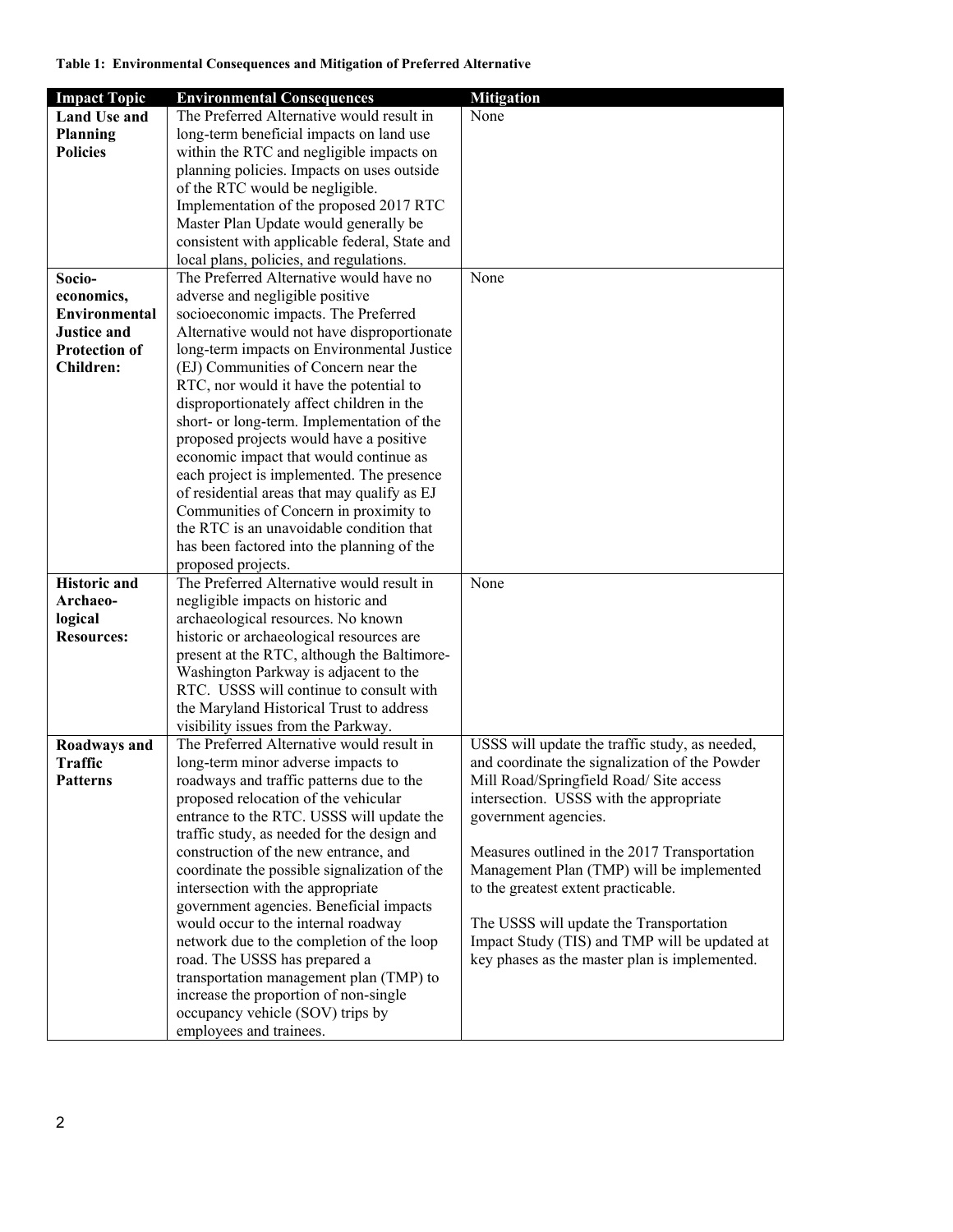| Parking:              | The Preferred Alternative would have long-                                         | None                                                                                            |
|-----------------------|------------------------------------------------------------------------------------|-------------------------------------------------------------------------------------------------|
|                       | term negligible impacts on parking at the                                          |                                                                                                 |
|                       | RTC. The proposed parking garage would                                             |                                                                                                 |
|                       | efficiently meet the increased parking                                             |                                                                                                 |
|                       | demand from the proposed expansion of                                              |                                                                                                 |
|                       | RTC programs and population.                                                       |                                                                                                 |
| <b>Public Transit</b> | The Preferred Alternative would have no                                            | None                                                                                            |
|                       | short-term impacts and no or negligible                                            |                                                                                                 |
|                       | impacts on public transit services operating                                       |                                                                                                 |
|                       | in the vicinity of the RTC. Increases in                                           |                                                                                                 |
|                       | ridership on public transit services resulting                                     |                                                                                                 |
|                       | from increases in RTC personnel would                                              |                                                                                                 |
|                       | remain within the capacity of those systems.                                       |                                                                                                 |
| Topography,           | The Preferred Alternative would have                                               | Appropriate BMPs will be implemented during                                                     |
| Drainage, and         | minor short-term impacts on topography                                             | clearing, grading, excavation, and construction                                                 |
| Soils                 | and soils, and negligible short-term impacts                                       | activities to minimize potential erosion and                                                    |
|                       | on drainage. Construction activities could                                         | sedimentation. A contamination monitoring and                                                   |
|                       | result in soil compaction and erosion. In the                                      | mitigation program will be implemented during                                                   |
|                       | long term, the Proposed Action Alternative                                         | the soil excavation and transport process.                                                      |
|                       | would have minor impacts on topography,                                            |                                                                                                 |
|                       | negligible impacts on drainage and minor                                           | An erosion and sediment control plan will be                                                    |
|                       | impacts on soils, with some beneficial soils                                       | implemented for each project in accordance with                                                 |
|                       | impacts. Site preparation activities would                                         | MDE regulations.                                                                                |
|                       | alter the topography but would remain                                              |                                                                                                 |
|                       | consistent with the RTC's gentle to                                                | To the degree practicable, areas subjected to cut<br>or fill during development of the proposed |
|                       | moderate topography. Drainage patterns<br>would be similar to those that currently | facilities will be returned to pre-construction                                                 |
|                       | exist at the RTC. Remediation of lead in                                           |                                                                                                 |
|                       | soils near the proposed Merletti Building                                          | grades.                                                                                         |
|                       | expansion, if necessary, would have a long-                                        | Avoid soil compaction in design of landscape                                                    |
|                       | term beneficial impact.                                                            | plans, during construction, and maintenance.                                                    |
|                       |                                                                                    | During construction, heavy equipment will be                                                    |
|                       |                                                                                    | confined to areas of proposed development.                                                      |
|                       |                                                                                    | Ground permeability would be improved and                                                       |
|                       |                                                                                    | exposed soils will be re-vegetated in order to                                                  |
|                       |                                                                                    | reduce surface/sheet flow of stormwater and                                                     |
|                       |                                                                                    | thus minimize soil erosion.                                                                     |
|                       |                                                                                    |                                                                                                 |
|                       |                                                                                    | As part of the construction of the Merletti                                                     |
|                       |                                                                                    | addition and adjacent Administration Building,                                                  |
|                       |                                                                                    | soils will be tested to assess potential lead                                                   |
|                       |                                                                                    | levels. Contaminated soils will be removed by a                                                 |
|                       |                                                                                    | State-licensed hazardous waste contractor.                                                      |
|                       |                                                                                    |                                                                                                 |
|                       |                                                                                    |                                                                                                 |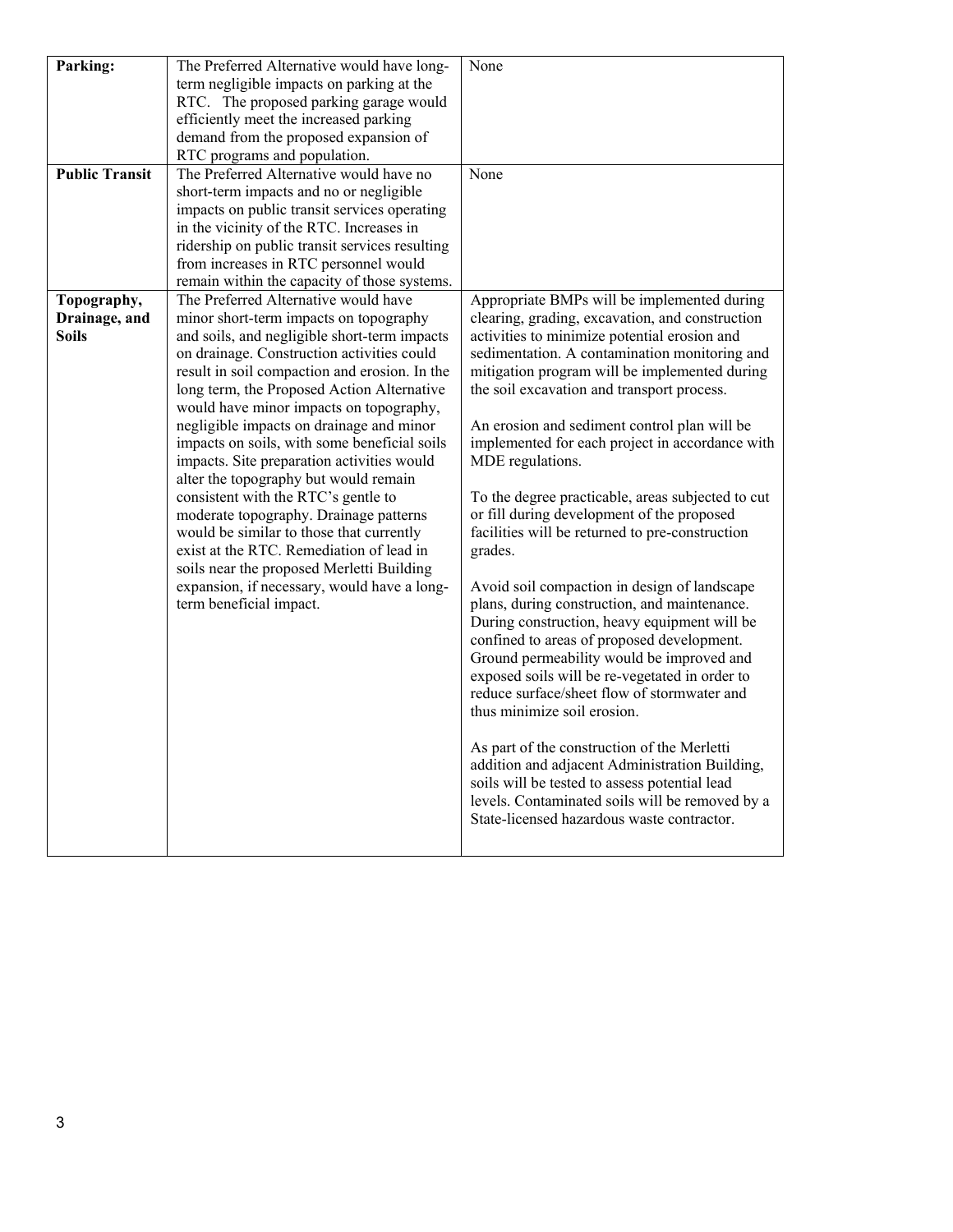| Water            | The Preferred Alternative would result in minor     | In  |
|------------------|-----------------------------------------------------|-----|
| <b>Resources</b> | short-term and negligible long-term impacts on      |     |
|                  | water quality, groundwater, and surface water and   | or  |
|                  | long-term adverse impacts to wetlands are           | wi  |
|                  | anticipated to be minor, as impacts would be        | pro |
|                  | limited to small sections of isolated wetlands. The | wa  |
|                  | Preferred Alternative would permanently impact      |     |
|                  | 4.46 acres of wetlands at the RTC. RTC will         | Dι  |
|                  | coordinate with the U.S. Army Corps of Engineers    | ino |
|                  | (USACE), the Maryland Department of the             | no  |
|                  | Environment (MDE), and the Maryland                 |     |
|                  | Department of Natural Resources (MDNR) to           | If  |
|                  | obtain necessary approvals for individual projects  | ex  |
|                  | affecting wetlands. Road projects would be          | im  |
|                  | designed and engineered to minimize impacts to      | seo |
|                  | wetlands. BMPs will be followed to minimize the     |     |
|                  | potential for erosion and control the potential for | Ap  |
|                  | impacts on water quality and aquatic habitat from   | stc |
|                  | sedimentation and turbidity. Impacts on surface     | co  |
|                  | water resulting from the Preferred Alternative      | fac |
|                  | would be limited to a 0.17 acre segment of an       | Ge  |
|                  | ephemeral stream. BMPs would be used to             |     |
|                  | minimize the erosion of exposed soils during        | Re  |
|                  | construction and the corresponding sedimentation    | an  |
|                  | of receiving water. RTC will coordinate with the    |     |
|                  | USACE, MDE, and the MDNR to obtain                  | Po  |
|                  | necessary approvals for individual projects         | sul |
|                  | affecting surface water.                            | ac  |
|                  |                                                     | No  |

the design of the individual projects, USSS will seek ways reduce pollutant loads by identifying potential restoration retrofit opportunities that could be done in conjunction th new development. This will minimize impacts of the projects and decrease the current pollutant loads within the atershed.

aring the design phase, USSS will consult with MDE on dividual projects to ensure that Tier II waters in the area are t degraded.

localized perched groundwater is encountered during cavation, appropriate dewatering techniques will be implemented consistent with USACE regulations for erosion, diment control, and stormwater management.

Appropriate erosion and sediment control measures and ormwater management will be implemented throughout the urse of construction and operation of the proposed cilities, consistent with applicable federal, State, and Prince eorge's County regulations.

egulated substances will be stored on an impervious area d away from surface water and storm drains.

tential impacts on wetlands or associated buffer will be bject to federal and/or State review and approval in cordance with Section 404 of the CWA, Maryland ontidal Wetlands Protection Act, and the Coastal Zone Management Act. USSS will work with appropriate federal and State agencies to obtain proper permits and authorizations for any alterations.

Project impacts on waters of the U.S., including wetlands, will be mitigated for by complying with the Federal Compensatory Mitigation Rule (33 CFR Part 332), as well as stipulations from federal and State resource agencies.

To the greatest extent practicable, roads and parking areas will be routed to minimize their footprint on wetlands, while maintaining vehicular access to the eastern sector of the site for patrol purposes. If road construction through wetlands is unavoidable, mitigation measures will be implemented to minimize adverse impacts. Adequate drainage of the natural surface and groundwater below the roadway would be maintained by either constructing a raised roadway or using culverts and drains to assist water movement. The roadway will also be constructed in such a way that stormwater is able to drain away from wetlands, thereby minimizing an influx of additional water and pollutants. To the greatest extent practicable, disturbance to vegetation will be minimized during construction of the roadway and disturbed areas would be re-vegetated with native vegetation of similar composition and structure as the surrounding vegetation.

Heavy equipment will be confined to proposed development areas during construction.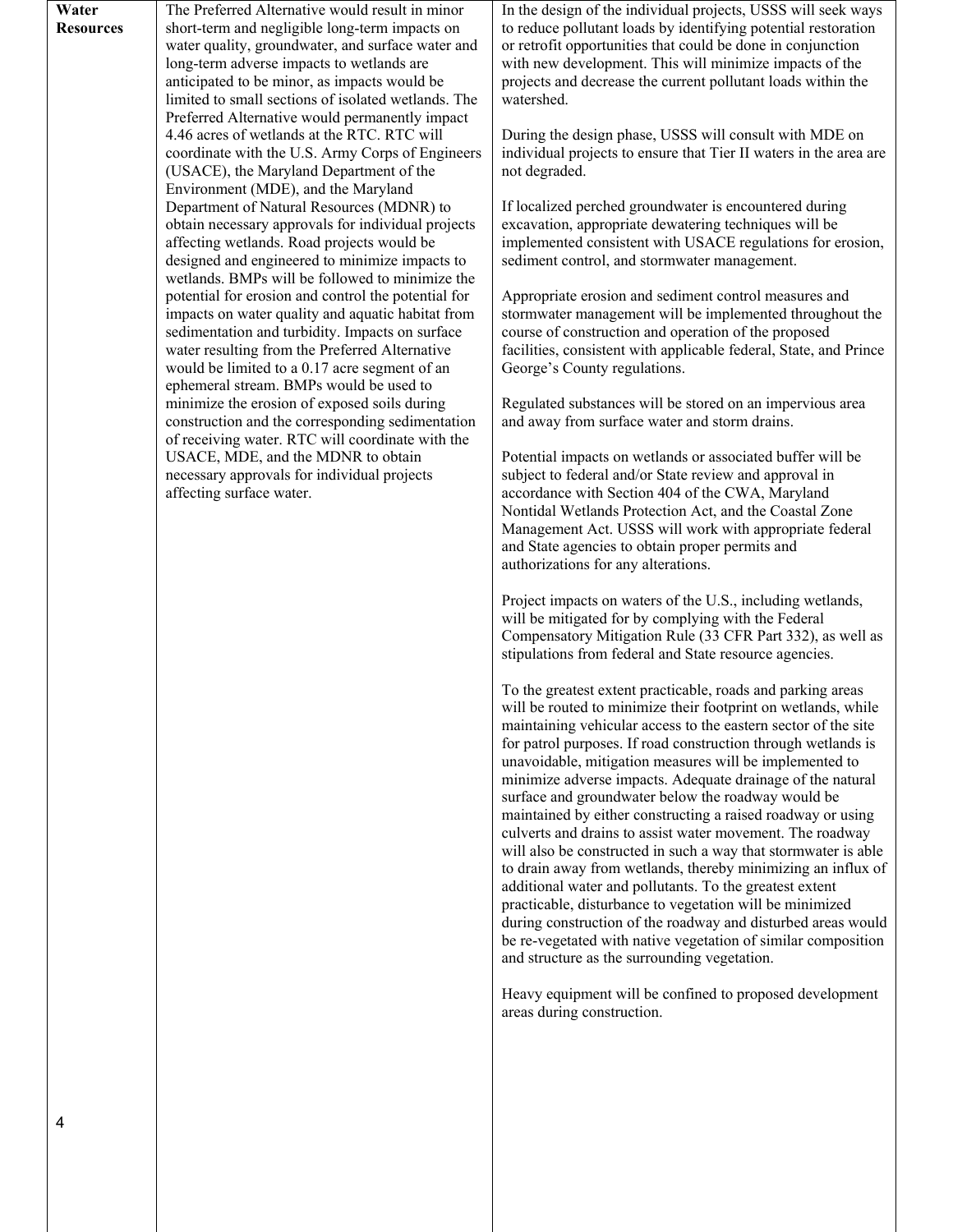| Vegetation | Long-term adverse impacts on vegetation resulting<br>from the Preferred Alternative would be moderate.<br>Approximately 76 acres of vegetation would be<br>removed as a result of the 2017 RTC Master Plan.<br>Forest impacts would require MDNR approval of<br>a Forest Stand Delineation and Forest<br>Conservation Plan. The phased implementation;<br>reforestation of areas of the RTC where feasible;<br>and limiting tree and vegetation removal would<br>further minimize impacts on trees and vegetation<br>at the RTC.                                                                                                | Where feasible, development will be concentrated in<br>unforested areas or at the perimeter of the forest.<br>Limit forest removal to the footprint of buildings and<br>necessary driveways, roads, and parking lots.<br>No removal or disturbance of forest habitat will occur during<br>April-August, the breeding season for most forest interior<br>dwelling species (FIDS).<br>Afforestation and reforestation measures will be implemented<br>to the extent practicable consistent with the Maryland Forest<br>Conservation Act (1991; as amended 1993 and 1994).<br>Afforestation efforts to offset impacts on removal of forests<br>associated with the development under the master plan will<br>target riparian areas less than 300 feet wide, and gaps or<br>peninsulas of non-forested habitat.<br>Native trees and landscaping will be planted to supplement<br>existing vegetation throughout the site. New vegetation<br>would be introduced for each acre removed from the campus.<br>Tree vegetation to be retained on-site will require protection<br>measures (i.e. tree protective fencing) during construction.<br>Noxious weeds and non-native invasive plant control will be<br>implemented through the RTC forest management plan.<br>To the extent practicable, the forested wetlands and their<br>buffers throughout the property will be protected, as they are<br>identified as high-priority retention areas performing valuable<br>water quality functions. |
|------------|---------------------------------------------------------------------------------------------------------------------------------------------------------------------------------------------------------------------------------------------------------------------------------------------------------------------------------------------------------------------------------------------------------------------------------------------------------------------------------------------------------------------------------------------------------------------------------------------------------------------------------|-------------------------------------------------------------------------------------------------------------------------------------------------------------------------------------------------------------------------------------------------------------------------------------------------------------------------------------------------------------------------------------------------------------------------------------------------------------------------------------------------------------------------------------------------------------------------------------------------------------------------------------------------------------------------------------------------------------------------------------------------------------------------------------------------------------------------------------------------------------------------------------------------------------------------------------------------------------------------------------------------------------------------------------------------------------------------------------------------------------------------------------------------------------------------------------------------------------------------------------------------------------------------------------------------------------------------------------------------------------------------------------------------------------------------------------------------------------------------------------------|
| Wildlife   | The Preferred Alternative would result in long-<br>term minor adverse impacts. A total of 76 acres<br>would be cleared to accommodate the proposed<br>projects. Extensive amounts of similar habitat<br>would remain on the RTC property and at the<br>adjacent U.S. Geological Survey (USGS) Patuxent<br>Wildlife Research Center. No federally proposed<br>or listed threatened or endangered species are<br>known to exist on the site. Several State Rare,<br>Threatened, and Endangered (RTE) species have<br>been identified within the Beaverdam Creek<br>watershed, but their likely habitat would not be<br>disturbed. | To the extent practicable, limit forest removal to the<br>"footprint" of buildings and only what is necessary for<br>placement of roads and driveways.<br>Implement a planting program to reduce potential loss of<br>wildlife habitat<br>Focus afforestation efforts on streamside areas lacking<br>woody vegetation to help minimize effects of habitat loss to<br>FID bird species.<br>Consult with the Maryland Department of Natural Resources<br>Wildlife and Heritage Service as specific projects of the<br>Master Plan are implemented.                                                                                                                                                                                                                                                                                                                                                                                                                                                                                                                                                                                                                                                                                                                                                                                                                                                                                                                                          |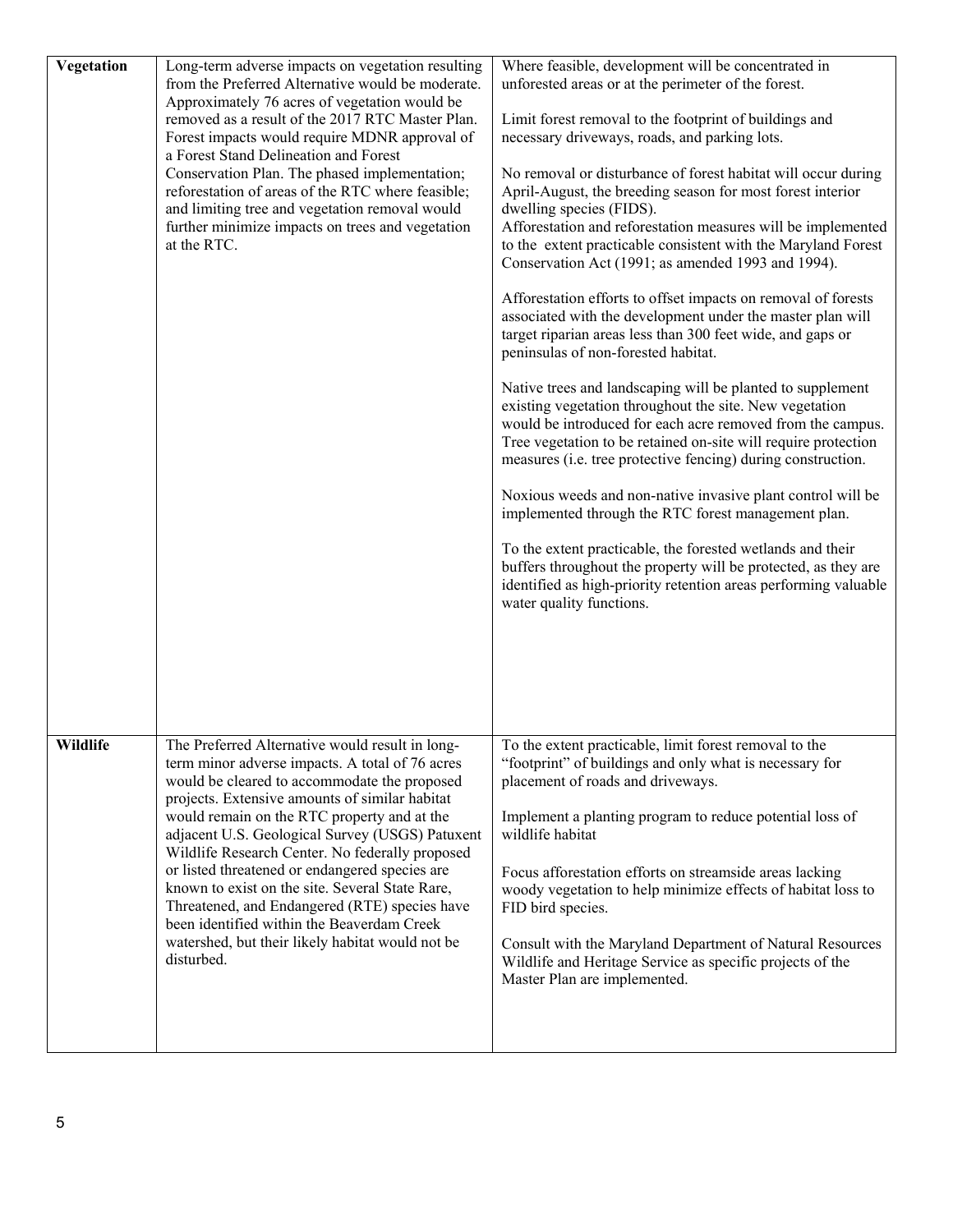| <b>Noise</b>       | The Preferred Alternative could result in short-<br>term minor adverse noise impacts to sensitive<br>receptors due to construction activities. There is<br>the potential for long-term, but intermittent,<br>moderate adverse impacts from noise due to<br>expanded training activities proximate to the<br>residential uses. During the design of potentially<br>noise-producing training venues, the impact of<br>noise generated by the new development will be<br>studied and potential mitigation measures<br>identified. To the extent feasible, training activities<br>along the northern perimeter road and within the<br>northern woods will be limited to daytime hours.<br>During the design of a perimeter fence, the<br>incorporation of a noise barrier wall will be<br>studied. | During the design of potentially noise-producing training<br>venues, the impact of noise generated by the new<br>development will be studied and potential mitigation<br>measures identified.<br>To the extent feasible, training activities along the northern<br>perimeter road and within the northern woods will be limited<br>to daytime hours.<br>A double perimeter security fence is proposed under the RTC<br>2017 Master Plan; during the design of the fence, the<br>incorporation of a noise barrier wall as part of the inside<br>perimeter would be studied.<br>USSS will continue to coordinate with adjacent property<br>owners to address ongoing noise issues. |
|--------------------|------------------------------------------------------------------------------------------------------------------------------------------------------------------------------------------------------------------------------------------------------------------------------------------------------------------------------------------------------------------------------------------------------------------------------------------------------------------------------------------------------------------------------------------------------------------------------------------------------------------------------------------------------------------------------------------------------------------------------------------------------------------------------------------------|----------------------------------------------------------------------------------------------------------------------------------------------------------------------------------------------------------------------------------------------------------------------------------------------------------------------------------------------------------------------------------------------------------------------------------------------------------------------------------------------------------------------------------------------------------------------------------------------------------------------------------------------------------------------------------|
| <b>Air Quality</b> | The implementation of the Preferred Alternative<br>would have minor short-term and long-term<br>impacts on air quality. Construction activities<br>would generate fugitive dust and emissions of<br>criteria pollutants from construction-related<br>equipment and vehicles. Impacts would be<br>minimized through the use of standard BMPs and<br>the implementation of the projects over several<br>years. Emissions would remain at or below<br>regulatory thresholds and would not contribute to<br>the deterioration of regional air quality. The<br>Preferred Alternative would generate a negligible<br>increase in vehicle traffic to and from the site.                                                                                                                               | The following BMPs will be used to minimize fugitive dust<br>generated during construction activities: wetting or<br>vegetating soils that would be exposed for extended periods;<br>covering equipment used to convey fill or excavated soils;<br>and promptly removing spilled or tracked dirt from paved<br>areas.<br>Construction contractors will be required to maintain their<br>gas- and diesel-powered equipment in good working order,<br>and to minimize idling when equipment is not being actively<br>used.<br>Adherence to NCPC parking ratios will minimize the number<br>of employee-owned SOV traveling to and from the RTC each<br>day.                        |
| <b>Utilities</b>   | The Preferred Alternative would have long-term<br>beneficial impacts to the water supply and<br>electrical distribution systems due to system<br>upgrades and negligible impacts on the sewage<br>collection and natural gas distribution systems.                                                                                                                                                                                                                                                                                                                                                                                                                                                                                                                                             | None                                                                                                                                                                                                                                                                                                                                                                                                                                                                                                                                                                                                                                                                             |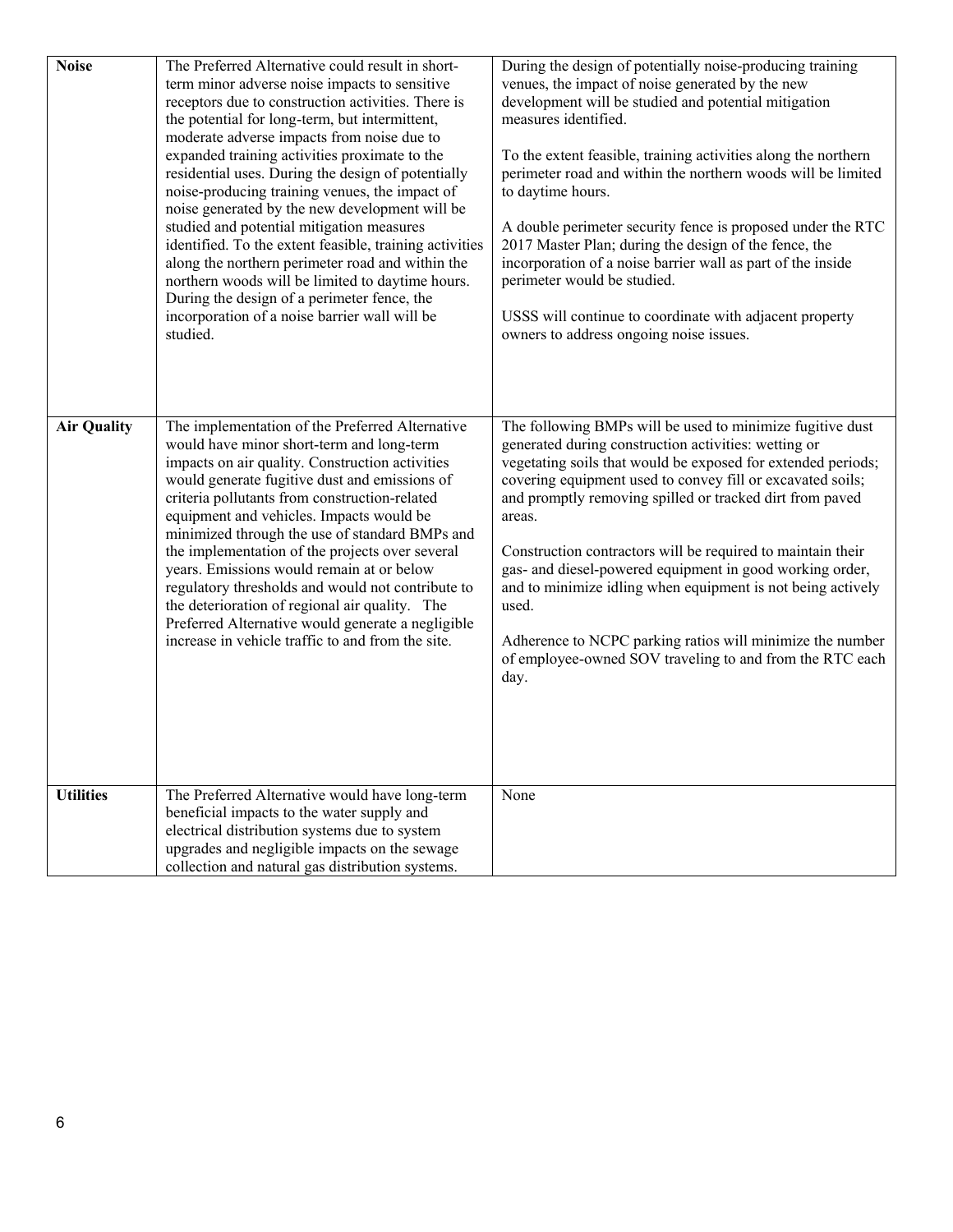| <b>Stormwater</b><br><b>Management</b> | The Preferred Alternative could have short-term<br>minor adverse construction-related impacts to<br>stormwater due to increased sediment flows.<br>Long-term impacts to stormwater are anticipated<br>to be beneficial, as existing deficiencies would be<br>remedied. Pursuant to Section 438 of the Energy<br>Independence and Security Act of 2007, RTC will<br>implement "green infrastructure" or "low impact<br>development" stormwater management strategies.                                                                                                                                                  | BMPs will be implemented during construction in order to<br>minimize sediment loads in stormwater runoff.<br>USSS will coordinate with MDE though the detailed design<br>of individual projects to facilitate the implementation of ESD<br>to the extent practicable and to ensure stormwater<br>management controls meet established requirements and that<br>post-development runoff characteristics mimic pre-<br>development characteristics.<br>As detailed design progresses for individual elements of the<br>2017 RTC Master Plan Update, USSS will consider<br>additional soil testing as necessary to determine suitability of<br>underlying soils for specific stormwater management<br>elements. |
|----------------------------------------|-----------------------------------------------------------------------------------------------------------------------------------------------------------------------------------------------------------------------------------------------------------------------------------------------------------------------------------------------------------------------------------------------------------------------------------------------------------------------------------------------------------------------------------------------------------------------------------------------------------------------|--------------------------------------------------------------------------------------------------------------------------------------------------------------------------------------------------------------------------------------------------------------------------------------------------------------------------------------------------------------------------------------------------------------------------------------------------------------------------------------------------------------------------------------------------------------------------------------------------------------------------------------------------------------------------------------------------------------|
| Sustainability                         | The construction of new buildings and associated<br>infrastructure as part of the Preferred Alternative<br>would have short-term minor adverse impacts on<br>site sustainability due to the use of equipment and<br>vehicles that burn fossil fuels. There would be<br>minor long-term adverse impacts. In addition,<br>utility improvements would result in greater<br>energy efficiency, resulting in beneficial impacts.<br>Pursuant to Executive Order 13514, Federal<br>Leadership in Environmental, Energy, and<br>Economic Performance, RTC will implement<br>management strategies to improve sustainability. | None                                                                                                                                                                                                                                                                                                                                                                                                                                                                                                                                                                                                                                                                                                         |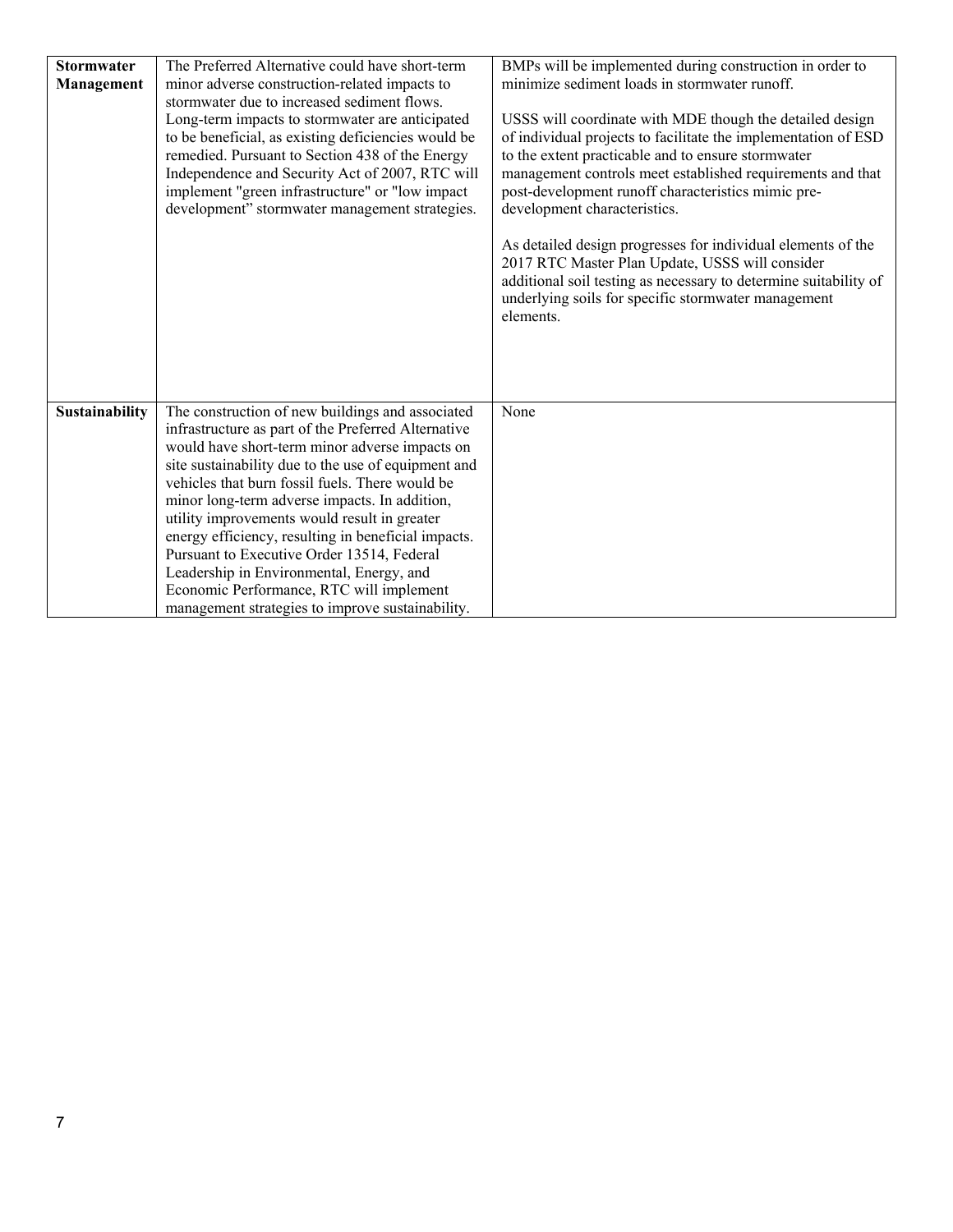| <b>Hazardous</b>    | The Preferred Alternative would have minor short-                                                 | Soils excavated in the vicinity of the Merletti Addition and                                                            |
|---------------------|---------------------------------------------------------------------------------------------------|-------------------------------------------------------------------------------------------------------------------------|
| <b>Materials</b>    | term and long-term impacts on hazardous<br>materials. Construction activities in the vicinity of  | new Administration and Classroom Building will be tested<br>prior to reuse elsewhere on the site and any contaminated   |
|                     | the Merletti Building and the new Administration                                                  | soils would be disposed of by a State-licensed hazardous                                                                |
|                     | and Classroom building have the potential to                                                      | waste firm.                                                                                                             |
|                     | disturb contaminated soils. The increased scope of                                                |                                                                                                                         |
|                     | weapons training activities and cleaning may<br>result in an increased volume of hazardous waste  | The USSS will consult with the MDE regarding hazardous<br>wastes to ensure activities are being conducted in compliance |
|                     | generated at the RTC, but compliance with                                                         | with applicable State and federal laws and regulations.                                                                 |
|                     | hazardous waste management requirements will                                                      |                                                                                                                         |
|                     | minimize the potential for adverse impacts.                                                       | USSS will coordinate with the MDE to ensure that the                                                                    |
|                     | Excavated soils will be tested prior to reuse<br>elsewhere on the site and any contaminated soils | installation and maintenance of an above-ground or<br>underground petroleum storage tank is in accordance with          |
|                     | will be disposed of by a State-licensed hazardous                                                 | applicable federal and State laws and regulations                                                                       |
|                     | waste contractor, minimizing the potential for                                                    |                                                                                                                         |
|                     | adverse impacts.                                                                                  | USSS will coordinate the removal of above-ground or                                                                     |
|                     |                                                                                                   | underground petroleum storage tanks, their contents, and<br>associated contamination with MDE as projects are           |
|                     |                                                                                                   | implemented.                                                                                                            |
|                     |                                                                                                   |                                                                                                                         |
|                     |                                                                                                   | Solid waste generated through the implementation of specific                                                            |
|                     |                                                                                                   | projects of the Master Plan will be disposed of at a permitted<br>solid waste acceptance facility or recycled.          |
|                     |                                                                                                   |                                                                                                                         |
|                     |                                                                                                   | Contracts specifying "lead paint abatement" will comply with                                                            |
|                     |                                                                                                   | Code of Maryland Regulations 26.16.01- Accreditation and                                                                |
|                     |                                                                                                   | Training for Lead Paint Abatement Services.                                                                             |
|                     |                                                                                                   |                                                                                                                         |
|                     |                                                                                                   |                                                                                                                         |
|                     |                                                                                                   |                                                                                                                         |
| <b>Coastal Zone</b> | USSS will submit individual projects and comply                                                   | None                                                                                                                    |
| Management          | with the Federal Consistency Review in                                                            |                                                                                                                         |
|                     | accordance with the Coastal Zone Management                                                       |                                                                                                                         |
|                     | Act.                                                                                              |                                                                                                                         |

**Public Outreach:** The SEA was made available for review and comment for a 30-day period. Notices on the availability of the document and the comment period were distributed to the stakeholder list. USSS received four responses on the SEA, including from the Maryland State Clearinghouse. Attachment 1 lists the comments received; the mitigation measures identified in response to these comments are included i[n Table 1.](#page-0-0)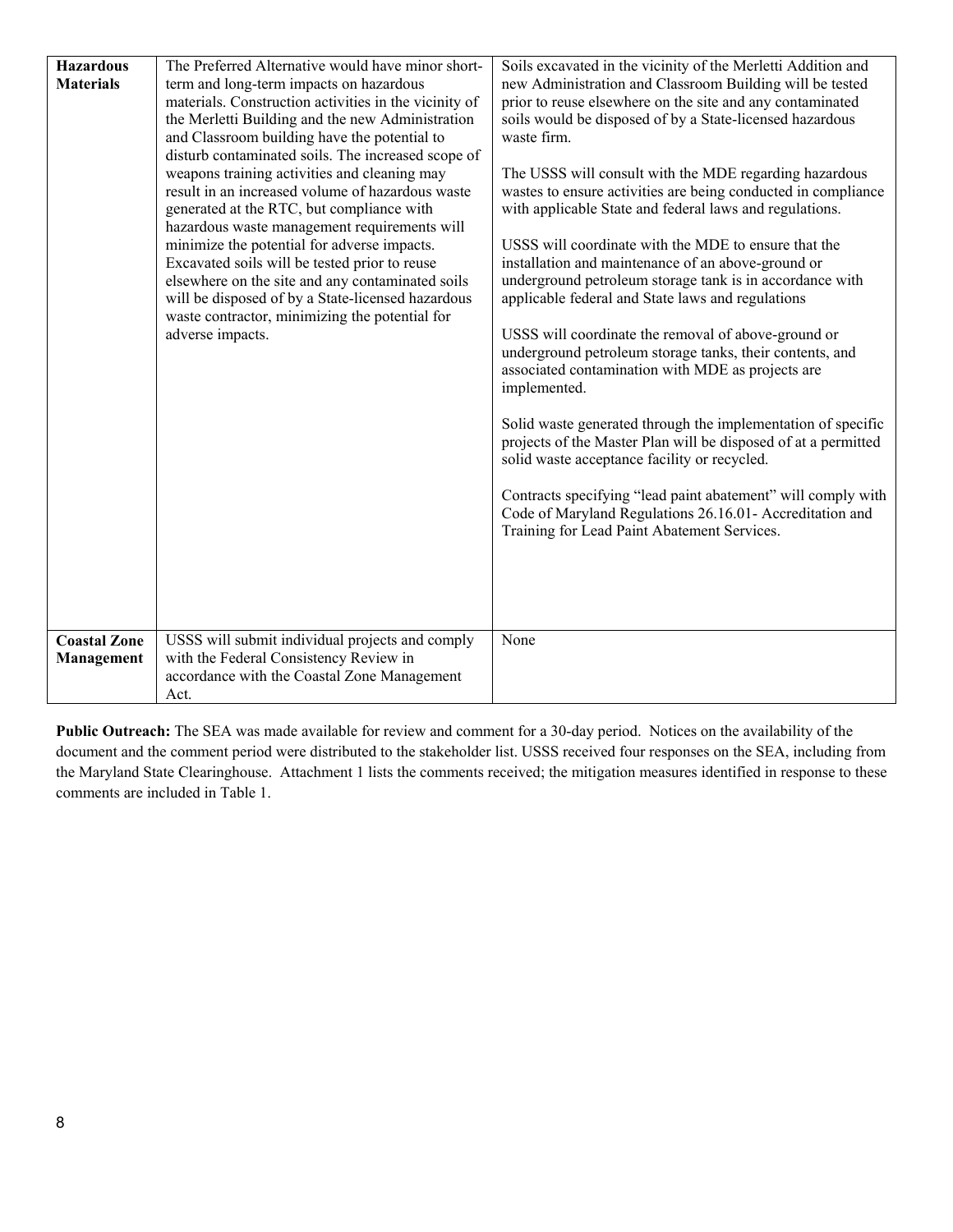**Findings and Conclusions**: Implementation of the Preferred Alternative would not result in significant impacts on the resources analyzed within the EA and no further analysis or documentation, such as the preparation of an Environmental Impact Statement, is required. USSS does not anticipate receiving further information that would change its assessment of no significant impact to resource areas. In the event that unexpected issues arise, USSS may issue additional NEPA documentation as appropriate. Therefore, a Finding of No Significant Impact is warranted.

 $\leq 100$ 

Dr. Teresa R. Pohlman, LEED AP Date Executive Director, Sustainability and Environmental Programs Office of the Chief Readiness Support Officer Department of Homeland Security

 $\frac{115 - 09 - 125}{115 - 09 - 125}$ 

Mr. Clarence T. Laster Date Special Agent in Charge Safety, Health, & Environmental Programs Division United States Secret Service